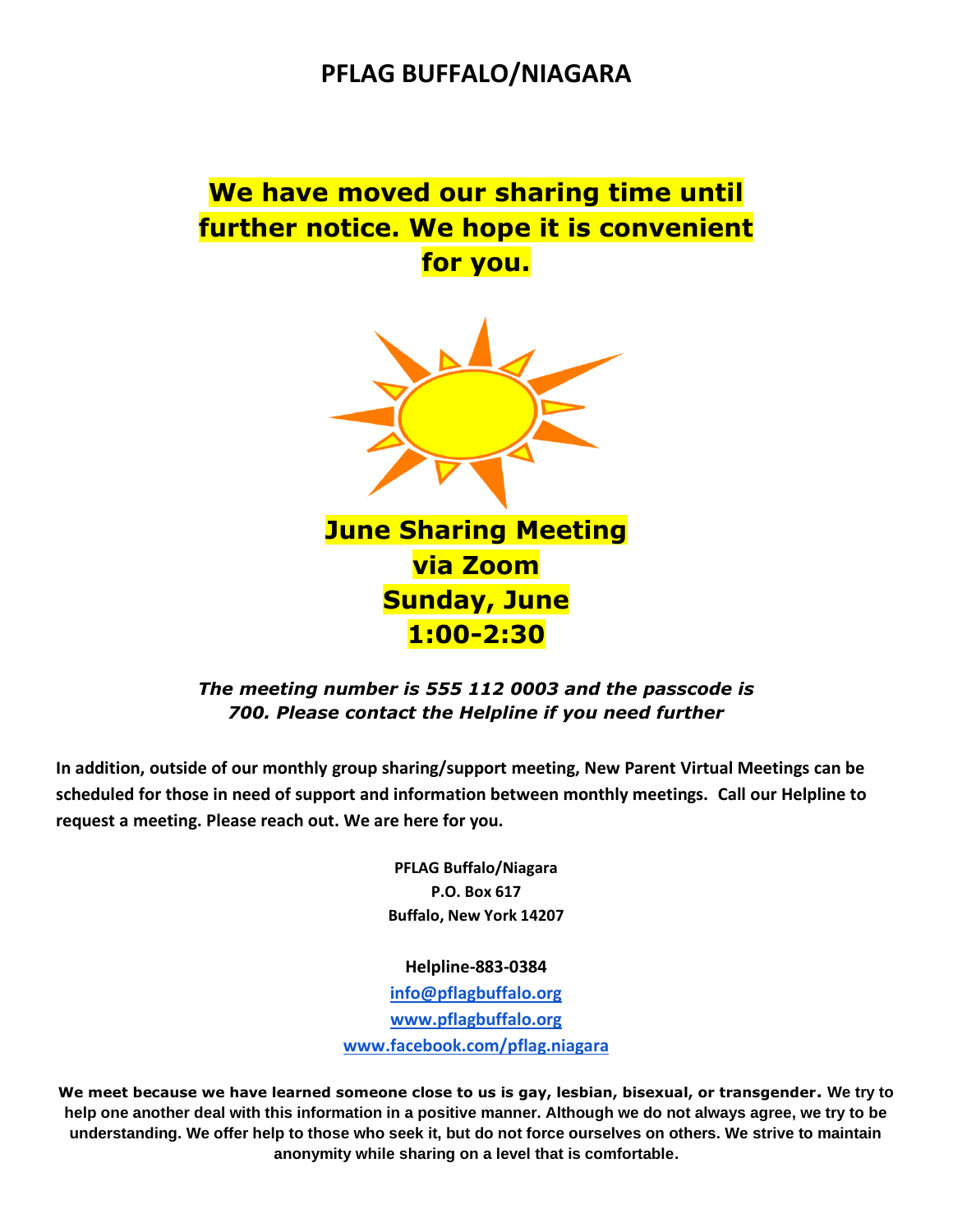#### *THREE PFLAG SCHOLARSHIP WINNERS AND A BONUS WINNER*



 We are happy to announce that our three scholarships have been decided. All applications were strong, and it was difficult choosing the best three. Our winners will be notified when their schools have their award ceremonies in June. We will share that our winners are from a charter, private, and public schools.

 You may recall that last year, the Buffalo Bears donated \$500.00 for an additional scholarship. That inspired us to create our own third award last fall, named after Babs Conant, one of PFLAG Buffalo/Niagara's founders.

 This May, we heard from the Bears again and they wanted to fund another award. Their very generous donation allowed PFLAG to give a fourth \$500.00 scholarship. We are so grateful for what the Bears have done in support our youth. Congratulations to the scholarship recipients. More details will be shared when all have been notified.

#### *NEW BOARD MEMBER*

We welcome Jeanne Mullen to the The PFLAG Board of Directors. She shared a brief bio:

 **I am the lucky parent of a trans nonbinary son. He is our middle child which means he has EQUAL support and love coming at him from all angles. "Depending on how you see a thing, you change your mind or you free it" (lyric from the band Deeelite's song** *Deepending***) is my mantra when it comes to the PFLAG tenets Support, Educate, Advocate.** 

 **I feel as though the best way to spend my time is to find out as much as I can and to share it, specifically as a support person to other support people.**

 **I am honored to be a part of this amazing group, and will give my all to be of service.**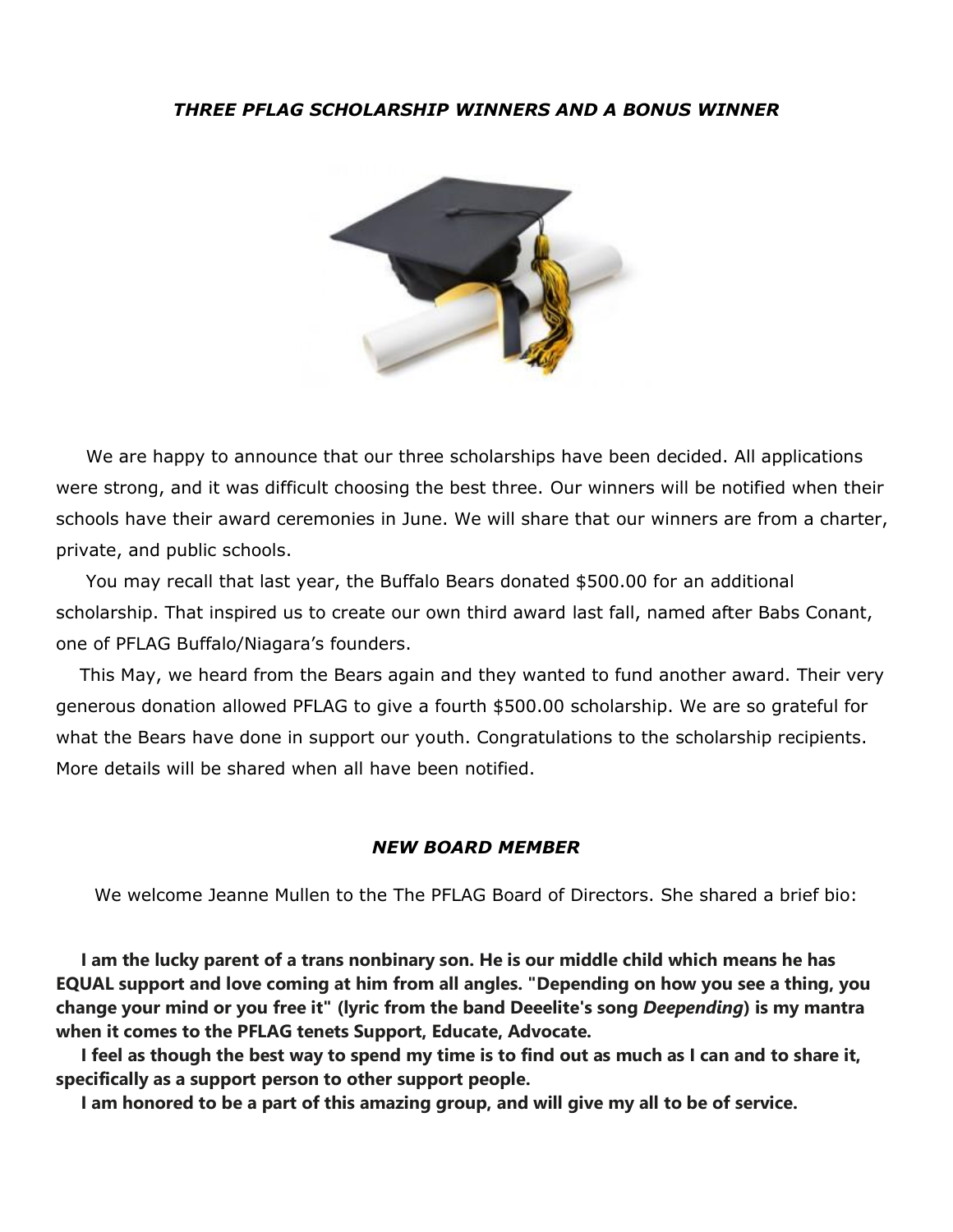

### *PFLAG MOURNS THE LOSS OF THREE LOCAL LGBTQ+ACTIVISTS*

By Bryan Ball, president of Stonewall Democrats



**Bruce Kogan**

September 21<sup>st</sup>- April 21<sup>st</sup>, 2021

 Born in Brooklyn, Bruce Kogan spent his life in the service of others. In the late 1990s, Bruce moved to Buffalo and became a part of our family. During his career at the NYS Crime Victims Board, and his lifetime spent as an advocate of equality and justice for all communities, especially the lesbian, gay, bisexual and transgender community, Bruce never gave up the fight.

 A former president of SDWNY who served our organization in many roles throughout the years, Bruce is forever an essential part of the work of SDNWY and all LGBTQ advocacy in WNY, across New York State and throughout our nation. With every meeting attended, lobby visit made and heart changed, Bruce helped bring about the monumental progress the LGBTQ community has made in the last decades.

 Whether LGBTQ youth protections, Marriage Equality, transgender civil rights and every issue that touched our community, Bruce was there. Every woman, man and child in our community is the better and more equal for Bruce and his life's work. A central passion of Bruce's life was his advocacy for LGBTQ crime victims.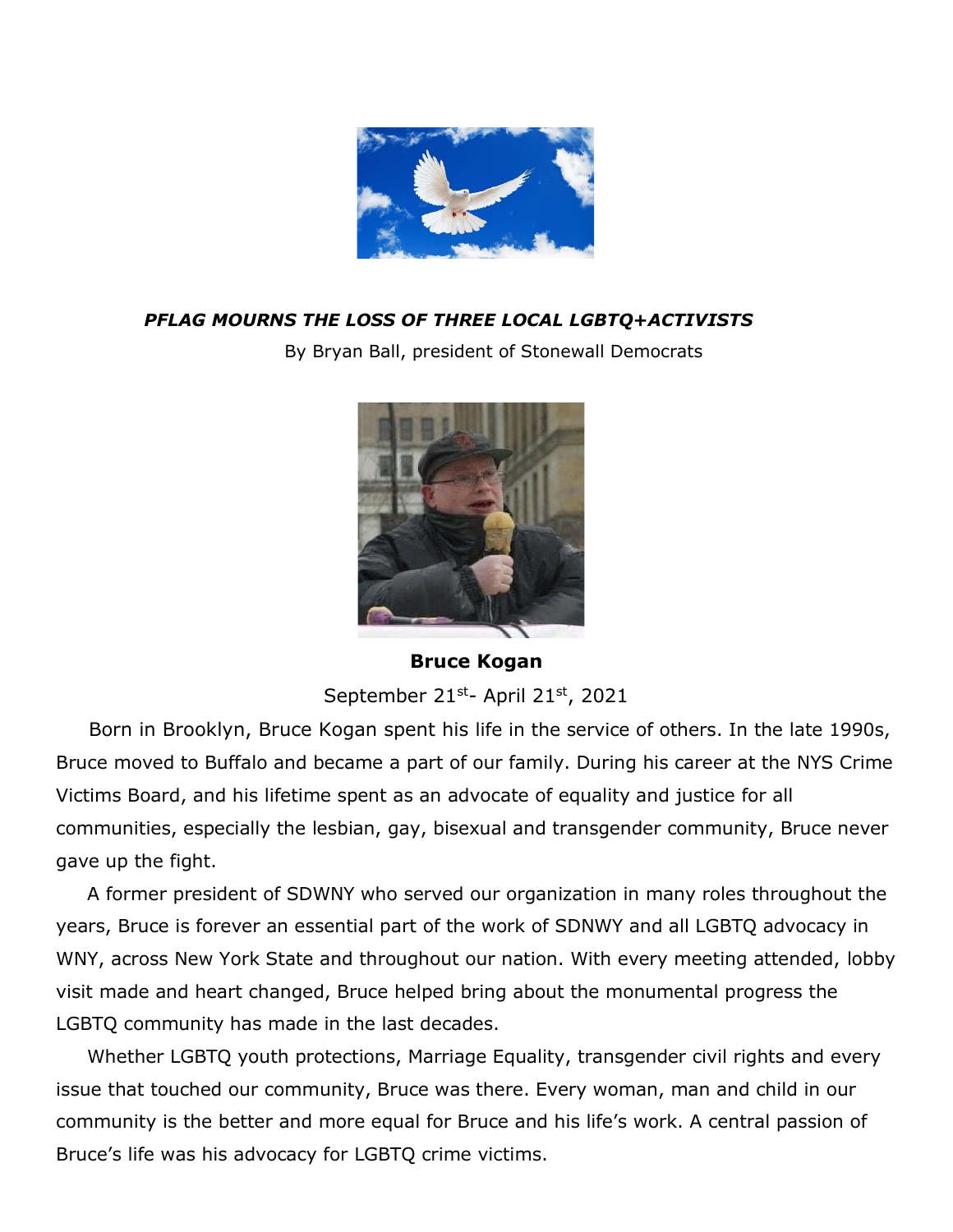Bruce never stopped being an advocate for those victims, and pressing the issue of their justice. Among his work on this issue, Bruce never stopped fighting for justice for Winthrop "Winkie" Bean, writing the play "Call Me Winkie," which has been performed multiple times here in WNY. We commit now and every day to continuing that advocacy in Bruce's name. Our hearts and thoughts are heavy, are they are with Bruce, his family, friends and all who loved and knew him. There are no words that will ever properly thank Bruce Kogan for dedicating his life to making the world a better place, for more people than will ever be known. Thank you, Bruce. Happy trails.



 Madeline Davis July 7th, 1940- April 28th, 2021

 There are no words to describe how monumental of a force Madeline was and will forever be. For decades, the activism she dedicated her life to helped create, shape and make possible the lives and freedoms we all as LGBTQ Americans.

Forever an essential part of the Stonewall family, among her many accomplishments, Madeline was among the the first openly LGBTQ delegates elected to the Democratic National Convention in 1972.

 Throughout the years, Madeline served SDWNY in a number of positions, and was an integral part of so many organizations and communities in our WNY community. The legacy she leaves is deeper than can be known, and we are so grateful for all she accomplished, including the creation of the Madeline Davis Archives, which document so much of our shared history here in LGBTQ WNY.

 Our thoughts and hearts are with Madeline, her incredible wife [Wendy](https://www.facebook.com/wendy.smiley.94?__cft__%5b0%5d=AZUN0RXi3MI1CffeWc8RKoM16UrX3uqU8LZx1BAIBNBPXcJ_mOU1bD5uIfWqzhAvddBq5w94HM0d2sv2RVpI4tBjaMKgQpE7zp2VRlnh-Lu7xGWydeOWO0rrwCbEDab3hvpRHvu6B6S4DfgcqW6TSE1O&__tn__=-%5dK-R) Smiley, and all who knew and loved her.

 I'm thinking of many memories of Madeline this morning, among them times I will never forget when I first ran for President of SDWNY, and Madeline brought me to her archives, which at the time were in her house, for hours of unforgettable talks, knowledge, advice and